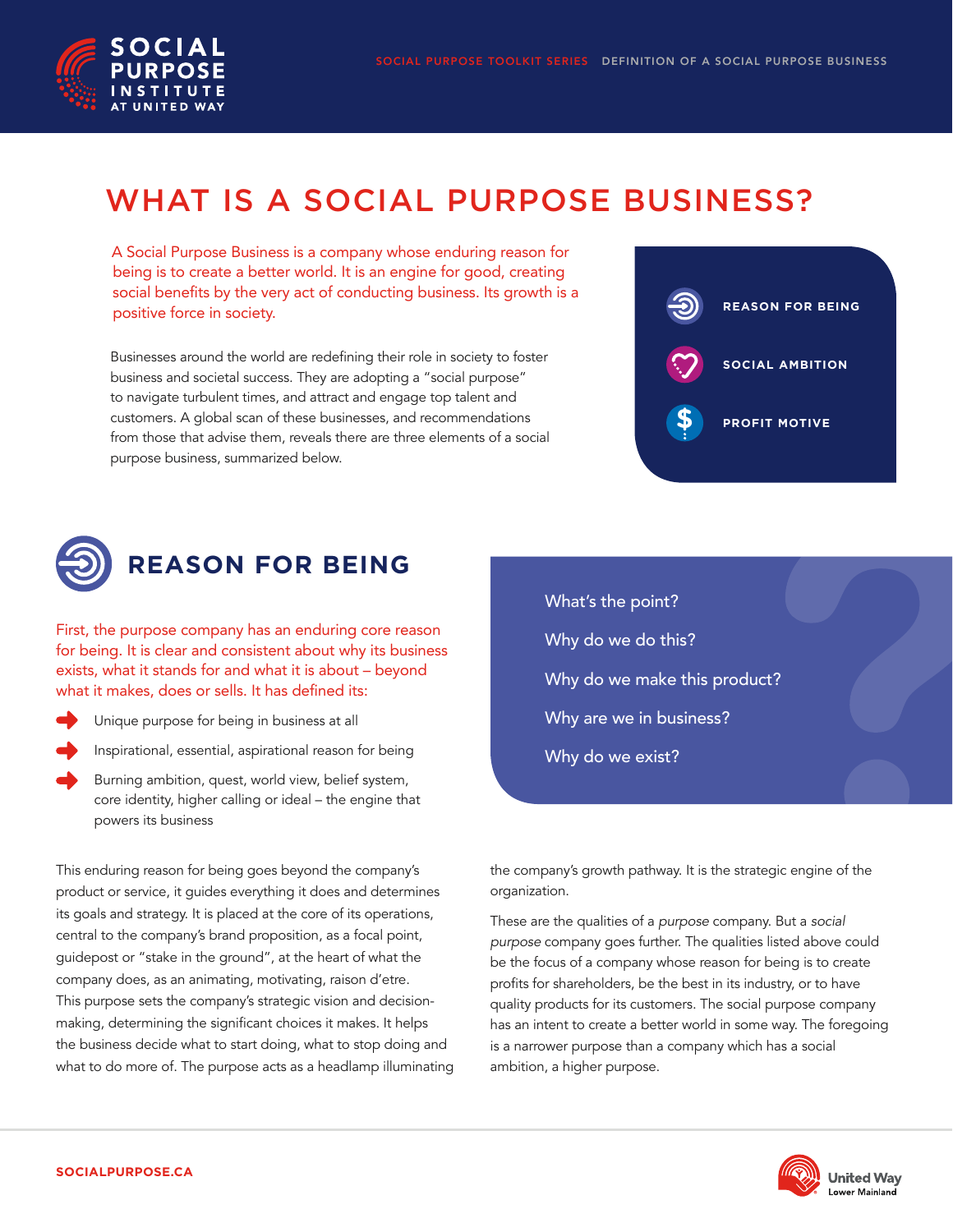

The second dimension of a social purpose company is one which has a social ambition.

The social purpose company has defined how:

- It creates a better world and beneficial results for society at large; it improves life for humanity, is humanistic or human-centric
- It is a force or vehicle for good where its growth is a positive force in society; it couples its growth with its positive social impact, so that as the company prospers, its stakeholders prosper too
- Its core offer is aligned with long-term social solutions so that the company's core business, products, services and operations create value for, and benefit, society

The social purpose company determines the role it can play to improve society – how it contributes to society and the greater good overall. It has a desire to contribute to human betterment, and has embraced a human goal for its business.



## **ACTION STEPS**

If you reconfigure the ideas above as questions, they can be useful for determining your company's social purpose – as in, why does our business exist?

Create a few questions combining items in sections 1 and 2 and ask internal and external stakeholders for their ideas. Consider if you have a foundational, heritage or legacy story that addresses these questions.

What need do we fill in society?

- Is there a wrong we are trying to make right?
- An injustice or condition we are addressing through our business?
- How we contribute to the greater good?

Why the world is a better place because of us?

Its social purpose is a shared intent by everyone in the business to improve people's lives. It has a mission that everything the business does increases a social good. As such, it creates social benefits by the very act of conducting business. The social purpose focuses the company's business strategy on delivering value and meaning for customers, employees and other stakeholders; it determines the significant choices the business makes, who it works with, what it does to create value for them and what it chooses to speak out on. It is a beacon from within the business that guides decisions and leaders and employees in every department. The fact that the social purpose can never be fully realized means that the business never stops stimulating social change and progress.



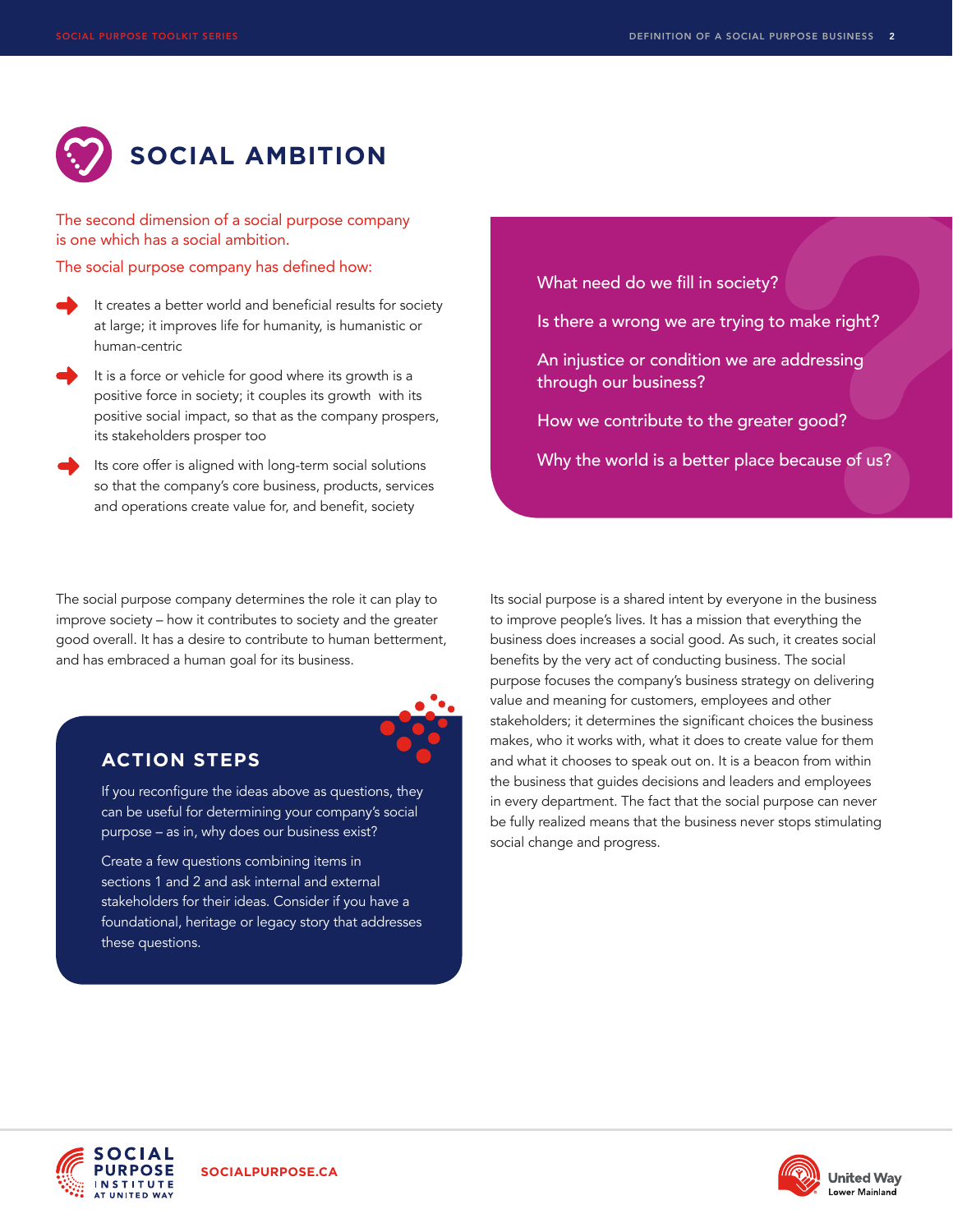| What a social purpose is not                                                                                             | What a social purpose should be                                                                                        |
|--------------------------------------------------------------------------------------------------------------------------|------------------------------------------------------------------------------------------------------------------------|
| A vision, mission statement, a company's values, specific<br>business strategy or a big goal                             | Core to the business model; how the company grows;<br>driving force of the business model                              |
| Representative of what is possible today                                                                                 | Aspirational and belief-driven                                                                                         |
| A wrap-around for the company's current efforts                                                                          | Energizing and inspirational, builds momentum                                                                          |
| An initiative or set of initiatives                                                                                      | A way of business                                                                                                      |
| Branding, marketing, tagline, strapline, campaign or slogan,<br>a communications device                                  | Constant; its story and growth strategy are one and the same                                                           |
| A tactical decision                                                                                                      | Long-term                                                                                                              |
| An employee engagement tool                                                                                              | An organizing centre for the company's vision, strategy<br>and culture                                                 |
| Supporting a social issue or the objective of the company's<br>community investment or corporate responsibility strategy | Broader than the company's activities, products or services;<br>incorporated into the company's marketing and products |
| Morality, altruism, giving back, philanthropy                                                                            | Company's commercial model                                                                                             |
| Focused on the internal organization                                                                                     | External facing, outwardly-focused                                                                                     |
| A goal or a strategy that can be achieved                                                                                | A North Star, an ongoing quest, forever pursued but<br>never reached; it cannot be fulfilled                           |



## **PROFIT MOTIVE**

The final consideration is the profit motive or model. Social purpose companies take different approaches to this question of profits, pursuing one of two profit models:

1) they see their social purpose as either beyond profitability and transcending profitability; or

2) as the route to profitability.

In both cases the financial agenda is linked with the societal agenda.

Social purpose companies see their social purpose as either the route to profitability or beyond profitability.

 Route to profitability: Characterized by statements of how the business creates value both for itself and society, and how it marries business value with societal value; how its social purpose is a program for profit and growth based on improving people's lives; how the shareholder or profit seeker is rewarded as result of the social purpose.

 Beyond profitability: Characterized by statements of how the business model goes beyond making money and beyond making a profit, wherein its purpose is something that transcends creating shareholder value, commercial success or maximizing profits; the social purpose is the compelling world mission that transcends profitability. In these business models, profit follows as a consequence, rather than an end in itself.